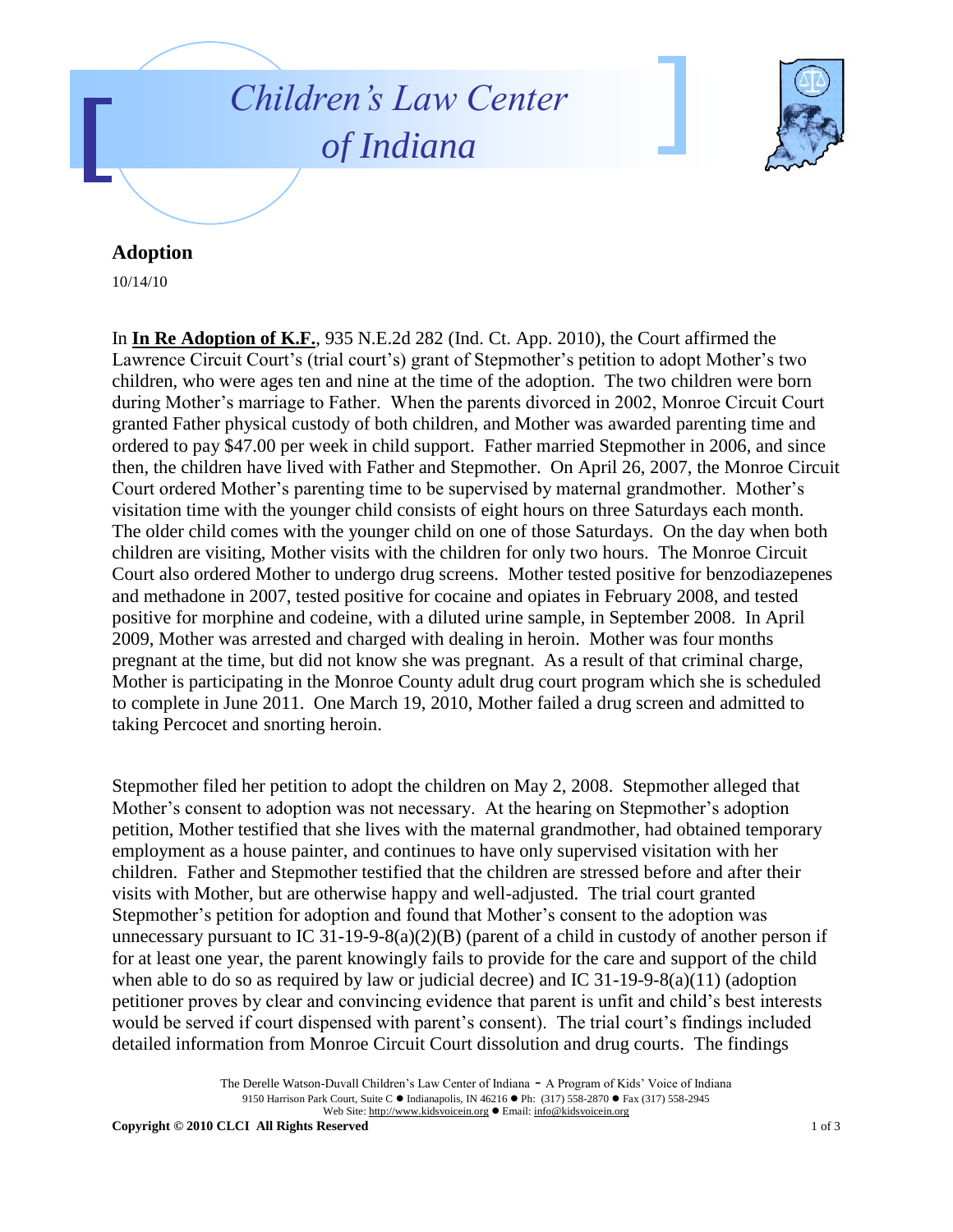included: (1) Mother's positive drug test results for cocaine, Hydromorphone, Oxycodone, Oxymorphone, Morphine, and Codeine in 2008; (2) Mother's admitted Percocet and heroin use in 2010; (3) the children were not capable of understanding why Mother does not come on time to visits and why she does not spend more time with them or prioritize them during visits; (4) Mother was \$14,095.00 in arrears on child support as of June 30, 2009; and (5) Monroe Circuit Court's contempt findings against Mother on three occasions for failure to pay child support. The trial court's conclusions of law included that: (1) clear, cogent, and indubitable evidence showed that Mother, for a period of at least one year, failed to prove care and support of her children when able to do so; (2) it is in the children's best interest that the adoption be granted; (3) Petitioner (Stepmother) has proven by clear and convincing evidence that Mother is unfit to be a parent because of Mother's poor work history, her historical inability and difficulty staying off drugs even while the adoption proceeding was pending, her lack of support provided for the children, and failure to cooperate in any drug rehabilitation. Mother appealed, contending that the evidence is insufficient to support the trial court's conclusion that her consent to the adoption was not required.

**The Court held that the evidence is sufficient to prove that Mother had the ability to pay but failed to pay child support for at least one year.** Id. at 288. The Court observed that Stepmother had the burden to prove that Mother had the ability to make the child support payments ordered by the dissolution court but that Mother failed to do so, citing In Re Adoption of Augustyniak, 508 N.E.2d 1307, 1308 (Ind. Ct. App. 1987), trans. denied. K.F. at 288. The Court noted that Mother testified she has struggled to maintain employment and has been mostly unemployed but did not testify regarding her wages or living expenses. Id. The Court also noted Stepmother's evidence that Mother had entered into three agreed orders in the Monroe Circuit Court dissolution case for contempt in 2006, 2007, and 2009 for Mother's failure to pay child support. Id. Those agreed orders included Mother's concessions that she had "knowingly and intentionally failed to pay child support as ordered[.]" Id. There is no indication in the agreed orders or elsewhere that Mother ever petitioned to modify her child support obligation. Id. The Court held that the agreed orders for contempt, whereby Mother admitted to having knowingly and intentionally failed to pay child support, are sufficient evidence that Mother had the ability to make those payments. Id. The Court noted Mother's contentions that she suffers from bipolar disorder and that Stepmother did not prove Mother's ability to work despite that mental illness. Id. The Court said that Mother's admission in agreed entries of her knowing and intentional failure to pay her child support obligation for years cannot now be contradicted, after the fact, with an allegation of a debilitating mental illness. Id.

**The Court opined that the evidence is sufficient to prove that Mother is unfit to be a parent.** Id. at 289. The Court noted the following evidence in support of the trial court's unfitness conclusion: (1) Mother has battled a serious substance abuse problem since her divorce from Father; (2) as recently as March 19, 2010, Mother tested positive for drugs and admitted to having taken Percocet and heroin prior to the test; (3) Mother is currently participating in a drug court program, which involves regular drug screening, as a result of her arrest for dealing in

The Derelle Watson-Duvall Children's Law Center of Indiana - A Program of Kids' Voice of Indiana 9150 Harrison Park Court, Suite C · Indianapolis, IN 46216 · Ph: (317) 558-2870 · Fax (317) 558-2945 Web Site: http://www.kidsvoicein.org · Email: info@kidsvoicein.org